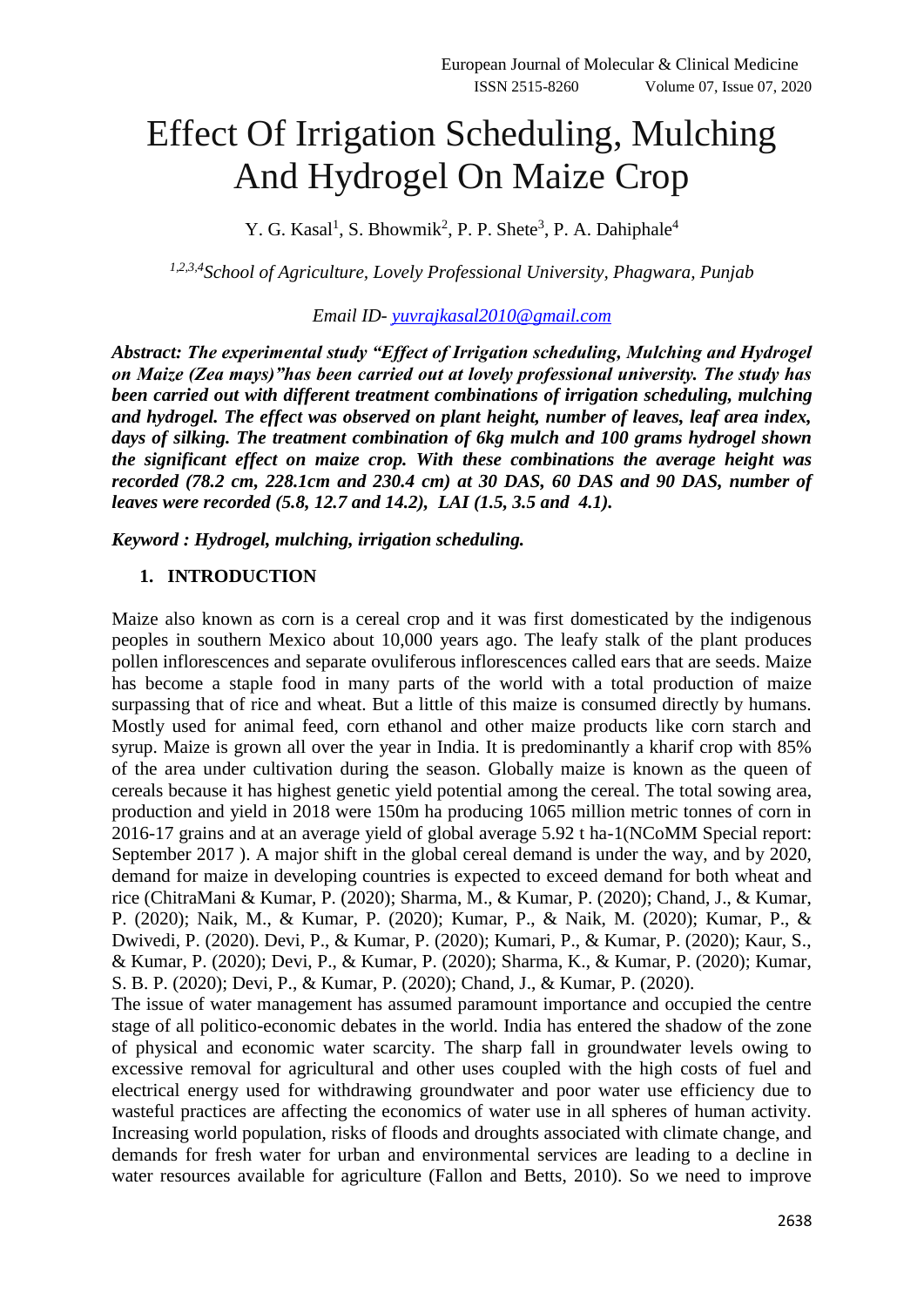efficiency and productivity of water used in agriculture to ensure sustainable production of food and fibre (Kumar, P. (2019); Kumar, D., Rameshwar, S. D., & Kumar, P. (2019); Dey, S. R., & Kumar, P. (2019); Kumar et al. (2019); Dey, S. R., & Kumar, P. (2019); Kumar, P., & Pathak, S. (2018); Kumar, P., & Dwivedi, P. (2018); Kumar, P., & Pathak, S. (2018); Kumar et al.,2018; Kumar, P., & Hemantaranjan, A. (2017); Dwivedi, P., & Prasann, K. (2016). Kumar, P. (2014); Kumar, P. (2013); Kumar et al. (2013); Prasann, K. (2012); Kumar et al. (2011); Kumar et al. (2014).

When polymer is mixed with the soil, it forms an amorphous gelatinous mass on hydration and is capable of absorption and desorption over a long period of time, hence it acts as a slow release source of water in soil. The hydrogel particles may be taken as "miniature water reservoir" in the soil and water will be absorbed from these reservoirs by the root demand through osmotic pressure difference. Hydrogels can be applied to the soil by mixing with the soil or by spraying. While using the spray technique, hydrogels can also be mixed with the micronutrients and pesticides. The excellent water absorbency and water retaining ability of hydrogel may prove especially practical in agriculture. It performs its wetting/drying cycles over a long period of time, maintaining its very high water swelling and releasing capacity against soil pressure. Consequently evaporation, deep water percolation and nutrient leaching can also be avoided.

The state Punjab is very hot during summer, with less rainfall and cold in winter. Punjab experiences both summer and winter to its extreme. It even receives very less rainfall, but it got 5 rivers which makes the land very fertile. Keeping these points in view, the present investigation, "Effect of Irrigation Scheduling, Mulching and Hydrogel on Maize Crop" was carried out at experimental field of School of Agriculture, LPU.

# **2. MATERIAL AND METHODS**

The soil of the experimental site is loamy soil. It is the most important, fertile and productive soil group of the state Punjab. The field is situated at in lovely professional university central zone of the state. This zone receives rainfall from both south-west and north-west monsoons which is well distributed from June to September. Effect of three different levels such as 25 gm, 50 gm and 100 gm per plot of hydrogels were tested on Maize crop. The effect of hydrogel was observed on different plant growth attributes of Maize. A rectangular plot had been selected for the cultivation. The land was first ploughed by tractor using a mould board plough. Then the big clods were broken by a cultivator and been harrowed once to get a fine tilt. Ridges, bunds, irrigation channel were prepared and the land was good for cultivation. The variety of seed which is used is PMH-1 and is developed by Punjab Agriculture University. The furrows were opened and 2-3 seeds were been sown.

The recommended rate of nutrients (N, P, K120:60:140kg/ha) were applied in the form of urea, diammonium phosphate and Muriate of potash. The available amounts of nitrogen in DAP was deducted from the dose of Urea. Half of the nitrogen was applied at sowing time as basal dose along with the full quantities of phosphorus and potash and remaining half dose of nitrogen was applied as top dress at 30days after sowing to all the treatments. The basal application of fertilizer is being done in band in the small furrows opened manually adjacent to the seed line.

Hydrogel was mixed with soil and applied during the time of irrigation in band of the seed line with the treatments of hydrogel at the rate of 2.5,5 and 7.5 kg/ha. When the hydrogel is applied into the soil it helps to absorb and retain large quantities of water and releases absorbed water slowly to the plant.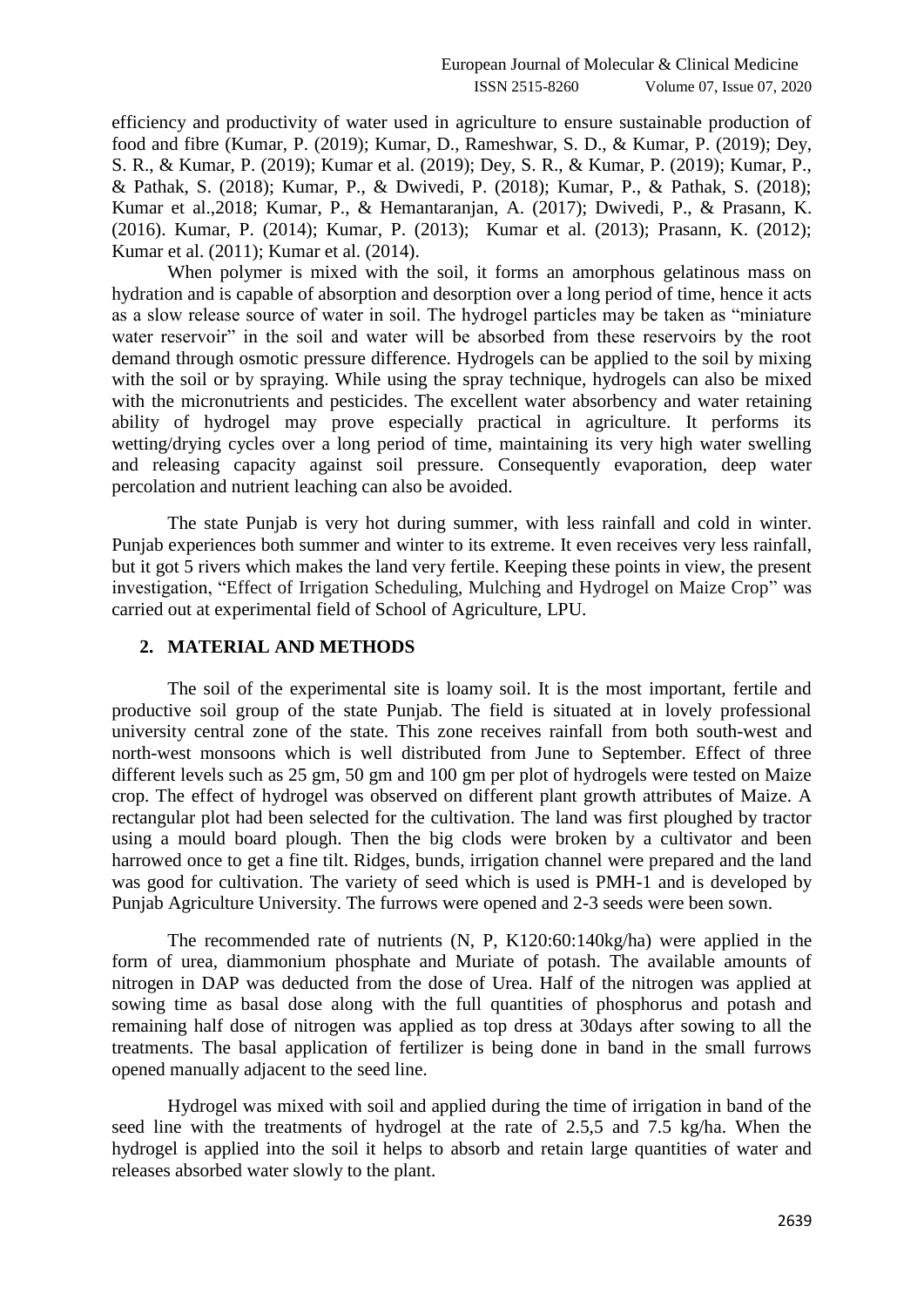Mulching was undertaken in respective treatments with rice straw at the rate of 4 & 6 t/ha on 2-3 DAS with in the inter row space. Mulch was maintained up to the harvest of the crop.

Irrigation was scheduled at critical growth stages. Amount of irrigation water was applied to the plots as per the treatments at the depth of 5cm. The source of irrigation water was ground water with good and poor quality irrigation water.

## **Treatment Details**

T1=25 grams hydrogel and no mulch,  $T2 = 25$  grams hydrogel and 4kg mulch,  $T3 = 25$  grams hydrogel and 6 kg mulch, T4=50 grams hydrogel and no mulch, T5=50 grams hydrogel and 4 kg mulch, T6=50 grams hydrogel and 6 kg mulch, T7=100 gram hydrogel and no mulch, T8=100 gram hydrogel and 4 kg mulch, T9=100 gram hydrogel and 6 kg mulch

## **3. RESULT AND DISCUSSION**

Effect of Irrigation Scheduling, mulching and hydrogel was observed on different plant growth parameters of Maize as follows;

## **Plant Height**

Data of the mean height as affected by various treatments at 30 DAS, 60 DAS, and 90 DAS are presented in table number 1.

| <b>Treatment</b> | 30DAS | <b>60 DAS</b> | <b>90 DAS</b> |
|------------------|-------|---------------|---------------|
| <b>T1</b>        | 69.1  | 201.9         | 209.9         |
| <b>T2</b>        | 71.7  | 215.3         | 217.6         |
| <b>T3</b>        | 76.2  | 225.9         | 226.8         |
| <b>T4</b>        | 70.9  | 208.2         | 213.4         |
| <b>T5</b>        | 75.1  | 219.5         | 222.0         |
| <b>T6</b>        | 76.9  | 225.2         | 227.6         |
| <b>T7</b>        | 72.2  | 210.0         | 214.6         |
| <b>T8</b>        | 76.6  | 225.7         | 226.2         |
| T9               | 78.2  | 228.1         | 230.4         |
| <b>F</b> test    | Sig.  | Sig.          | Sig.          |
| SE(m)            | 0.629 | 0.486         | 0.443         |
| <b>C.D.</b>      | 1.903 | 1.470         | 1.338         |

# **Table 1 Effect of irrigation scheduling, mulching and hydrogel on maize plant height at 30 DAS, 60 DAS and 90 DAS**

Table 1 reveals that plant height was observed maximum (78.2 cm, 228.1 cm and 230.4cm at 30 DAS, 60 DAS and 90 DAS) in treatment T9 and minimum (69.1cm, 201.9 and209.9cm) in T1. There was a minute difference between T9 (100 g hydrogel and 6 kg mulch) and T6(4kg mulch and 50 g hydrogel) as the amount of mulch is same and amount of hydrogel is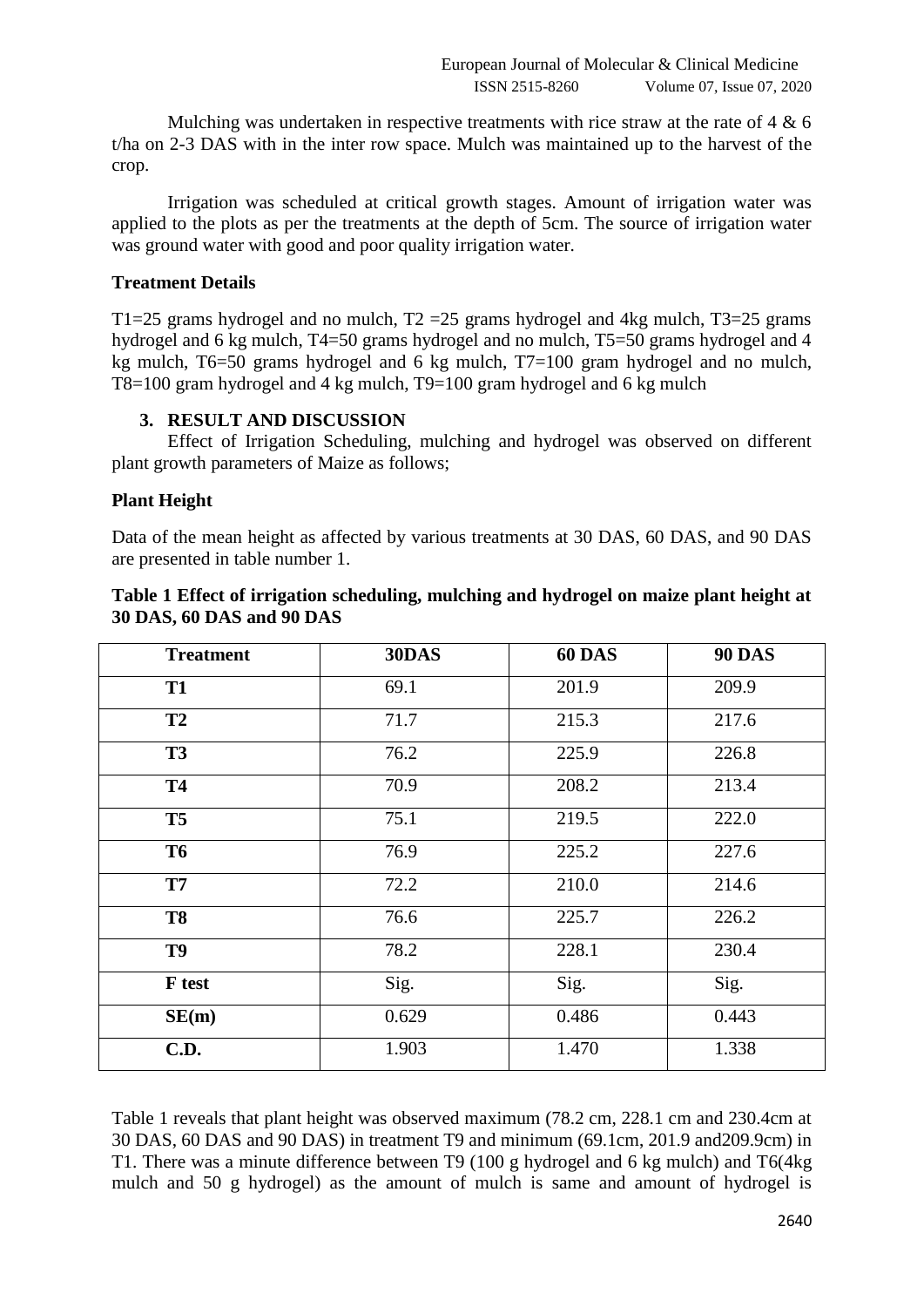different. Same case is observed in T4 and T1 as the amount of hydrogel is different and there is no mulching. The plant height is observed less in T1, it might be due to the low concentration of hydrogel and no mulching on the plot. Which leads to less uptake of nutrition in the plant. Due to the low concentration of hydrogel, the soil didn't absorbed water as much as the other plots and even no mulching affected the soil fertility. Hence T1 values are less due to no application of mulch and low concentration of hydrogel but T9 values are higher as the concentration of hydrogel was 100 grams and applied mulch amount was 6kg. Increase in plant height at higher moisture regime is due to maintenance of adequate and continuous moisture to plant which maintained the good establishment of roots and various metabolic processes. These findings are in accordance with the findings of Ahmad (2002).

## **Leaves per plant**

Data on the mean number of leaves per plant of maize as affected by various treatments at 30 DAS, 60 DAS and 90 DAS are presented at the table 2.

| <b>Treatment</b> | <b>30 DAS</b> | 60 DAS | <b>90 DAS</b> |
|------------------|---------------|--------|---------------|
| <b>T1</b>        | 4.8           | 10.5   | 10.8          |
| <b>T2</b>        | 5.1           | 11.2   | 12.6          |
| <b>T3</b>        | 5.6           | 12.1   | 13.5          |
| <b>T4</b>        | 5.1           | 11.4   | 12.6          |
| <b>T5</b>        | 5.4           | 11.7   | 13.2          |
| <b>T6</b>        | 5.6           | 12.1   | 13.7          |
| <b>T7</b>        | 5.2           | 11.4   | 12.7          |
| <b>T8</b>        | 5.6           | 12.2   | 13.6          |
| T9               | 5.8           | 12.7   | 14.2          |
| SE(m)            | 0.099         | 0.117  | 0.091         |
| F test           | Sig.          | Sig.   | Sig.          |
| <b>C.D.</b>      | 0.299         | 0.355  | 0.274         |

# **Table 2: Effect of irrigation scheduling, mulching and hydrogel at number of leaves per plant of Maize**

Table 2 reveals that, number of leaves was observed maximum (5.8, 12.7 and 14.2 at 30 DAS, 60 DAS and 90 DAS) in treatment T9 and minimum (4.8, 10.5, 10.8 at 30 DAS 60 DAS and 90 DAS) in T1. There was a minute difference in T8 and T9 as the concentration of hydrogel is same in both of them while amount of mulching application was different. Same case was observed in T4 and T7 and T1 as there were no application of mulch but the concentration of hydrogel was different. Number of leaves was observed less in T1, it might be due to low concentration of hydrogel and no application of mulches. As mulching helps to increase fertility of the soil and hydrogel helps to trap the nutrients from leaching. Hence T1 values are less due to no application of mulches and application of hydrogel in low concentration. And higher in T9 as the amount of hydrogel applied was 100 grams and the amount of mulches applied was 6 kg. Decline in the number of leaves after grand growth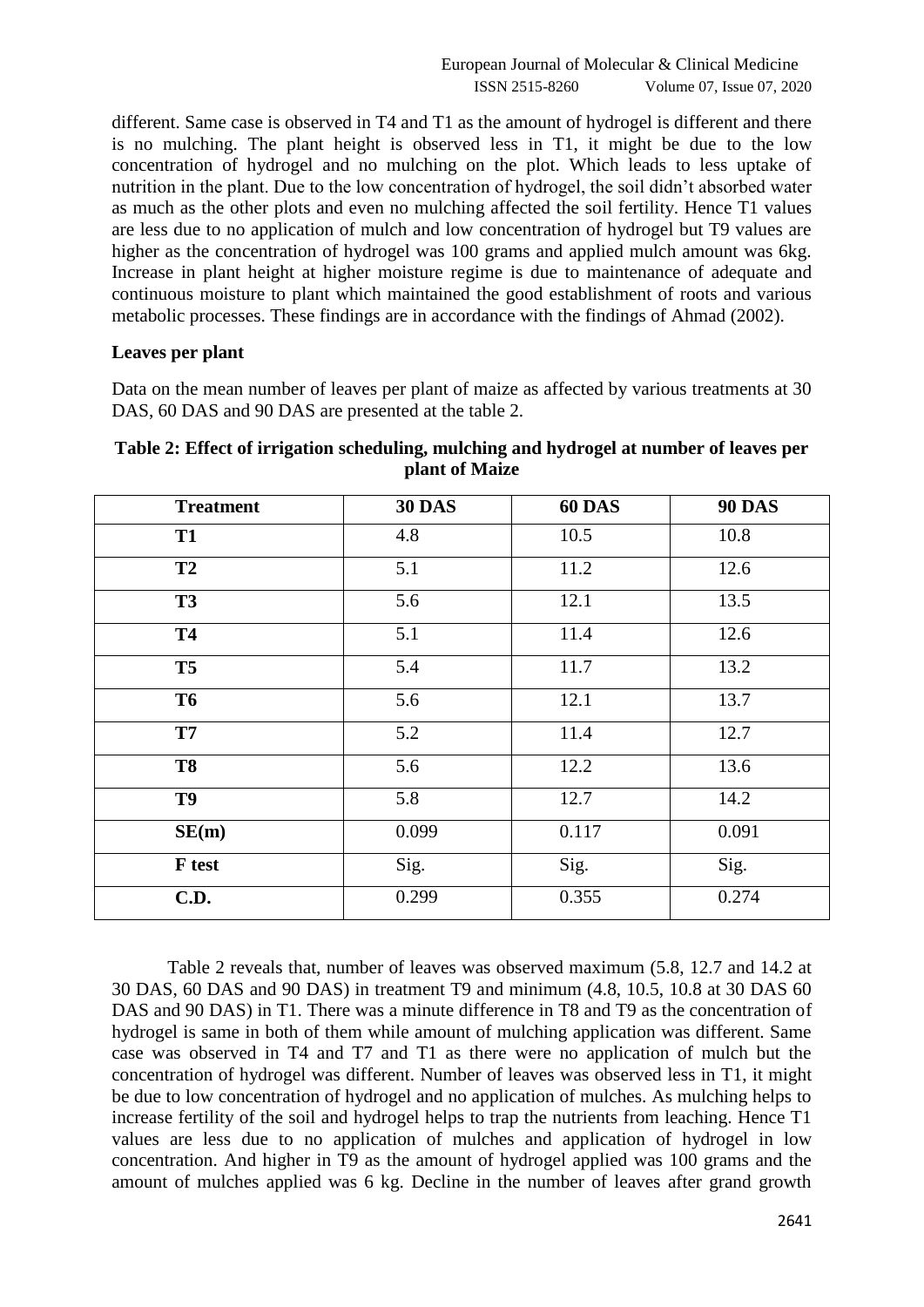period could be due to the result of senescence of older leaves. This is conformity with result of Donald (1961).

## **Leaf area index**

Data on the mean leaf area index as affected by various treatments at 30 DAS, 60 DAS and 90 DAS are presented in table 3.

| Table 3: Effect of irrigation scheduling, mulching and hydrogel at leaf area index of |
|---------------------------------------------------------------------------------------|
| <b>Maize</b>                                                                          |

| <b>Treatment</b> | <b>30 DAS</b> | <b>60 DAS</b> | <b>90 DAS</b> |
|------------------|---------------|---------------|---------------|
| <b>T1</b>        | 1.2           | 3.0           | 3.6           |
| <b>T2</b>        | 1.3           | 3.2           | 3.8           |
| <b>T3</b>        | 1.4           | 3.3           | 3.9           |
| <b>T4</b>        | 1.2           | 3.1           | 3.7           |
| <b>T5</b>        | 1.4           | 3.3           | 3.9           |
| <b>T6</b>        | 1.5           | 3.4           | 4.0           |
| <b>T7</b>        | 1.2           | 3.1           | 3.7           |
| <b>T8</b>        | 1.4           | 3.3           | 4.0           |
| T9               | 1.5           | 3.5           | 4.1           |
| SE(m)            | 0.013         | 0.021         | 0.01          |
| F test           | Sig.          | Sig.          | Sig.          |
| <b>C.D.</b>      | 0.038         | 0.062         | 0.058         |

The table 3 reveals that, plant leaf area index was observed maximum (1.5, 3.5 and 4.1 at 30 DAS, 60 DAS and 90 DAS) in treatment T9 while it was minimum (1.2, 3.0 and 3.6 at 30 DAS, 60DAS and 90 DAS) in treatment T1. There is a minute difference between T3, T6 and T9 as the leaf area index get effected due to water availability, temperature and nutrient availability. The amount of hydrogel was different in all the three plots but the amount of mulches applied were same. Same case is been seen in T1, T4 and T7. The leaf area index is low in these plots as there were no mulch applied and temperature is one of the factors influencing leaf area index. The leaf area index is observed low in T1, it might be due to no mulching and low concentration of hydrogel application. As mulching helps to reduce temperature of soil and hydrogel has ability to trap water and reduce leaching of nutrients. These factors directly influence the leaf area index. Hence the leaf area index of T1 is low due to low concentration of hydrogel (25 grams) and no application of mulches. Less LAI plant-1 due to low availability could be attributed to non-development of embryonic bud of plant to its potential and retardation of cell division in the growing tips. These views are in accordance with the results obtained by Cookson et al., (2001).

## **Days of silking**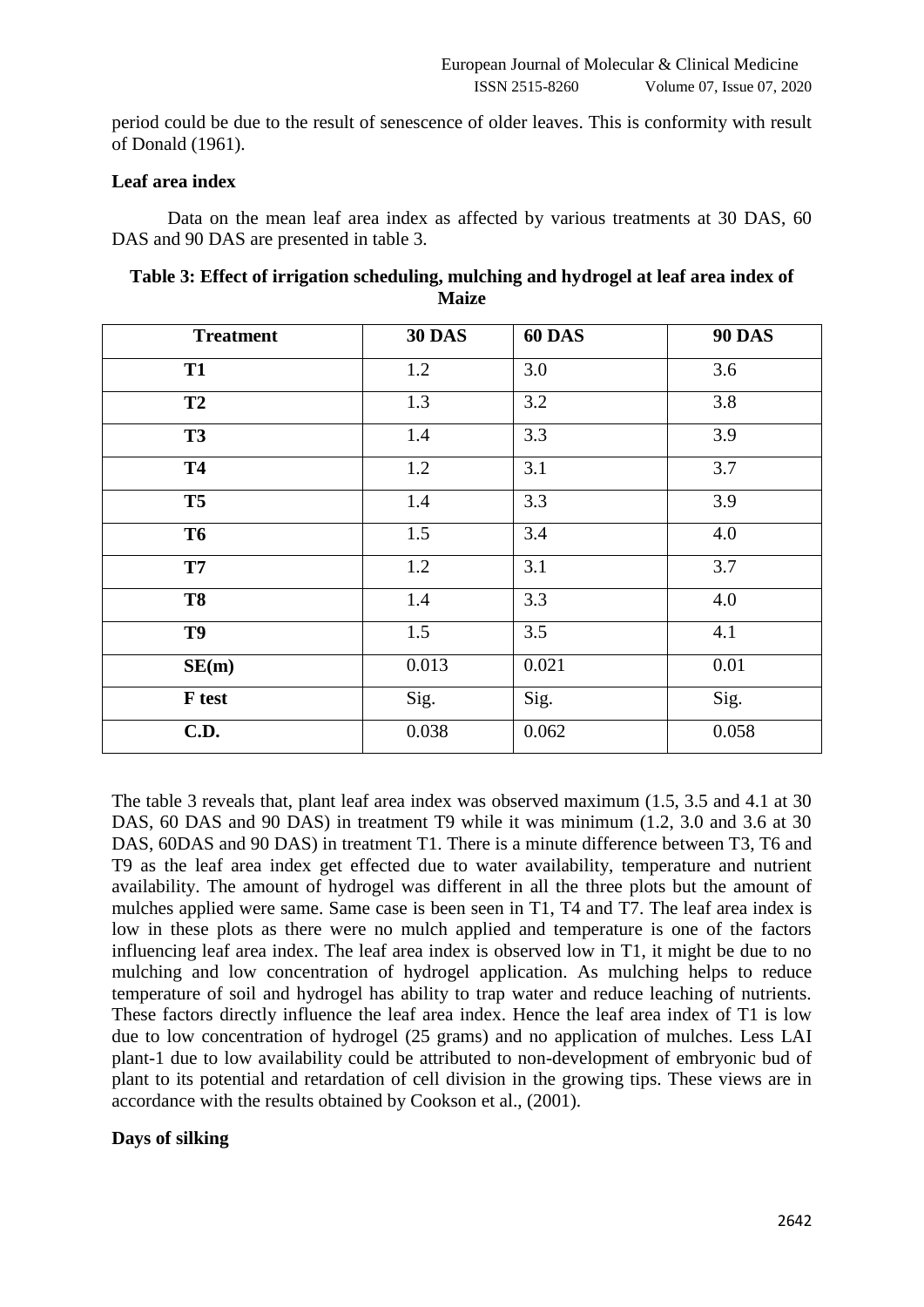Data on the mean of days of silking as affected by various treatments are presented in the table 4.

| <b>Treatment</b> | Silking (number of days) |
|------------------|--------------------------|
| <b>T1</b>        | 68.0                     |
| T2               | 67.3                     |
| <b>T3</b>        | 65.3                     |
| <b>T4</b>        | 67.3                     |
| T <sub>5</sub>   | 64.6                     |
| <b>T6</b>        | 64.6                     |
| T7               | 66.6                     |
| <b>T8</b>        | 64.3                     |
| T <sub>9</sub>   | 63.0                     |
| SE(m)            | 0.460                    |
| F test           | Sig.                     |
| C.D.             | 1.390                    |

**Table 4: Effect of irrigation scheduling, mulching and hydrogel on silking of Maize**

The table 4 reveals that the number of days for silking was maximum (68) on T1 and was minimum (63) on T9. There was a minute difference between T9 and T8 as the amount of application of mulches were different but the concentration of hydrogel was same on both the plots. Same case were observed in T1 and T2.the number of silking days were observed more in T1 (no mulch and 25 g hydrogel) as the plot was not mulched an the concentration of hydrogel was also low as compared to the other plots. It might be due to no application of mulch as mulching improves soil fertility and provide desirable temperature for the better growth of pant. Hence the values of number of days of silking is more in T1. Abundant nitrogen is known to stimulate flowering because it is nitro-positive crop. The results are akin to those reported by Barihi et al.,(2013) in maize.

### **4. CONCLUSION**

Hydrogel displays a swelling potential of minimum 400 times, often exceeding 500 times of its weight in pure water. Notably, its swelling ratio increased with the increase in temperature up to 500 C without any adverse effect on the polymer matrix structure. It increases the crop productivity per unit available water and nutrients, particularly in moisture stress condition. It improves physical properties of the soil, seed germination, seedling emergence rate, root growth and density that help plants to prolonged moisture stress. Mulching is proved to be useful in conserving of moisture and increasing productivity of maize. Straw mulch also provide benefit in terms of increasing infiltration rate, lowers the temperature improve availability of fertilizer and increase crop yield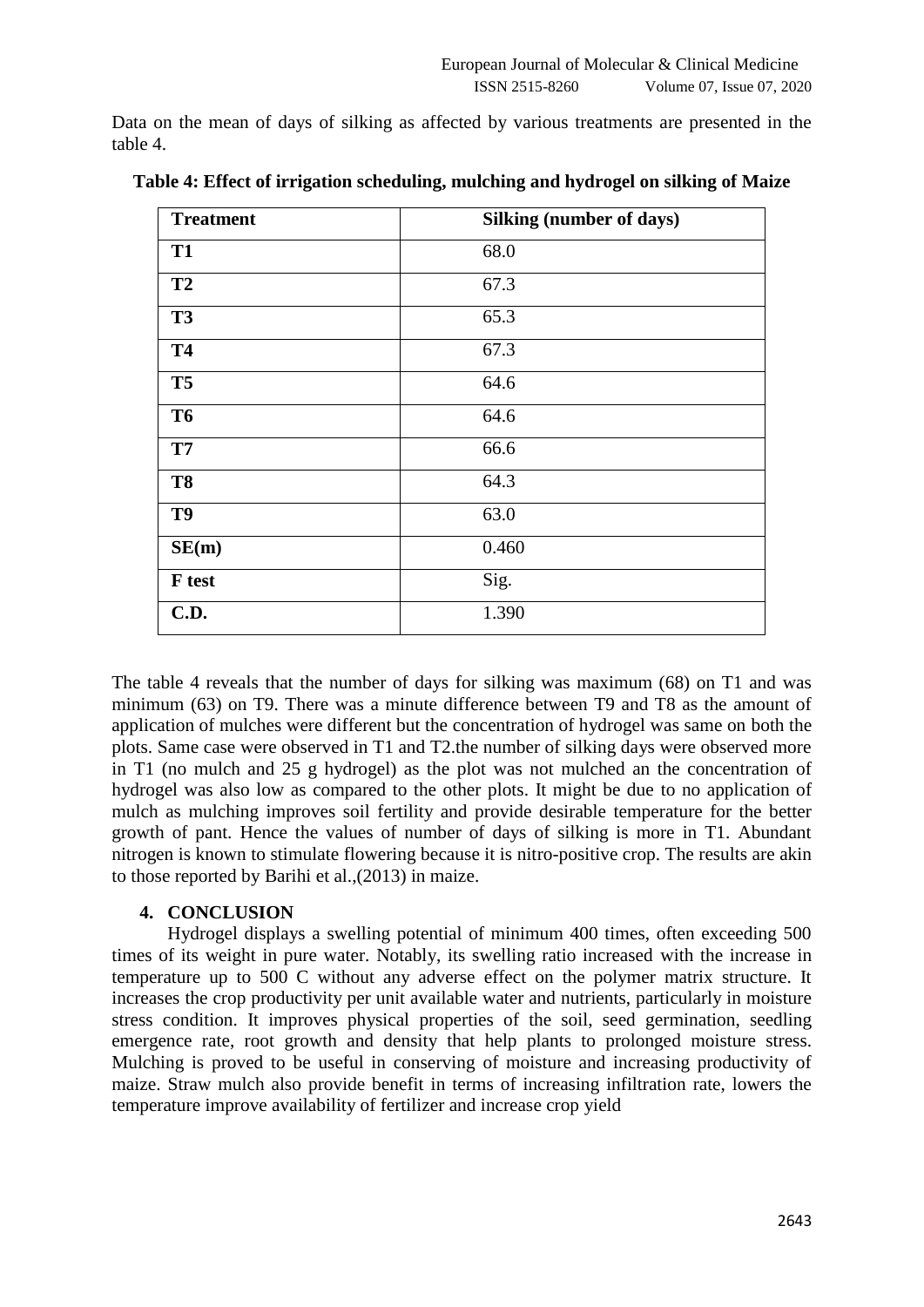## **REFERENCES**

- [1] Ahmad, A, Effect of irrigation scheduling on the performance of wheat genotypes in vertisols, M.Sc. (Agri.) Thesis, University of Agricultural Sciences, Dharwad, 2002.
- [2] Donald, CM, In search of yield. Journal of Australian Institute of Agricultural Sciences, 28, 171-178, 1962.
- [3] Barihi, R, Panahpour, E, and Beni, MH, Super absorbent polymer (Hydrogel) and its application in agriculture. World of Sciences Journal, 1(15), 223-228, 2013.
- [4] Cookson, P, Abdel Rehman, H and Hirsbrunner, P, Effect of hydrophilic polymer application and irrigation rates on yield of field grown okra. J. Scientific Res. Agric., 6(1-2), 67-75, 2001.
- [5] Yuvraj Kasal, Saptarshi Bhowmick, Dnyaneshwar Madane, & Poonam Shete. (2019). EFFECT OF IRRIGATION SCHEDULING, MULCHING AND HYDROGEL ON SOIL PARAMETERS. Think India Journal, 22(34), 1462-1471.
- [6] ChitraMani, P. K. (2020). Evaluation of antimony induced biochemical shift in mustard. Plant Archives, 20(2), 3493-3498.
- [7] Sharma, M., & Kumar, P. (2020). Biochemical alteration of mustard grown under tin contaminated soil. Plant Archives, 20(2), 3487-3492.
- [8] Chand, J., & Kumar, P. (2020). Yield attribute shift of mustard grown under cadmium contaminated soil. Plant Archives, 20(2), 3518-3523.
- [9] Naik, M., & Kumar, P. (2020). Role of growth regulators and microbes for metal detoxification in plants and soil. Plant Archives, 20(2), 2820-2824.
- [10] Kumar, P., & Naik, M. (2020). Biotic symbiosis and plant growth regulators as a strategy against cadmium and lead stress in chickpea. Plant Archives, 20(2), 2495-2500.
- [11] Kumar, P., & Dwivedi, P. (2020). Lignin estimation in sorghum leaves grown under hazardous waste site. Plant Archives, 20(2), 2558-2561.
- [12] Devi, P., & Kumar, P. (2020). Concept and Application of Phytoremediation in the Fight of Heavy Metal Toxicity. Journal of Pharmaceutical Sciences and Research, 12(6), 795-804.
- [13] Kumari, P., & Kumar, P. (2020). Trichoderma fungus in mitigation of rhizosphere arsenic: with special reference to biochemical changes. Plant Archives, 20(2), 3512- 3517.
- [14] Kaur, S., & Kumar, P. (2020). Ameliorative effect of trichoderma, rhizobium and mycorrhiza on internodal length, leaf area and total soluble protein in mung bean (Vigna radiata [L.] R. Wilazek) under drought stress. Journal of Pharmacognosy and Phytochemistry, 9(4), 971-977.
- [15] Devi, P., & Kumar, P. (2020). Effect of bioremediation on internodal length and leaf area of maize plant cultivated in contaminated soil with chromium metal. Journal of Pharmacognosy and Phytochemistry, 9(4), 1408-1413.
- [16] Sharma, K., & Kumar, P. (2020). Mitigating the effect of biofertilizers on morphological and biochemical level in pearl millet grown under mercury toxicity. Journal of Pharmacognosy and Phytochemistry, 9(4), 955-961.
- [17] Kumar, S. B. P. (2020). Salinity stress, its physiological response and mitigating effects of microbial bio inoculants and organic compounds. Journal of Pharmacognosy and Phytochemistry, 9(4), 1397-1303.
- [18] Devi, P., & Kumar, P. (2020). Enhancement effect of biofertilizers on germination percentage and plant height in maize grown under chromium toxic soil. Journal of Pharmacognosy and Phytochemistry, 9(4), 702-707.
- [19] Chand, J., & Kumar, P. (2020). Biochemical shift of mustard grown under cadmium contaminated soil. Journal of Pharmacognosy and Phytochemistry, 9(3), 178-183.